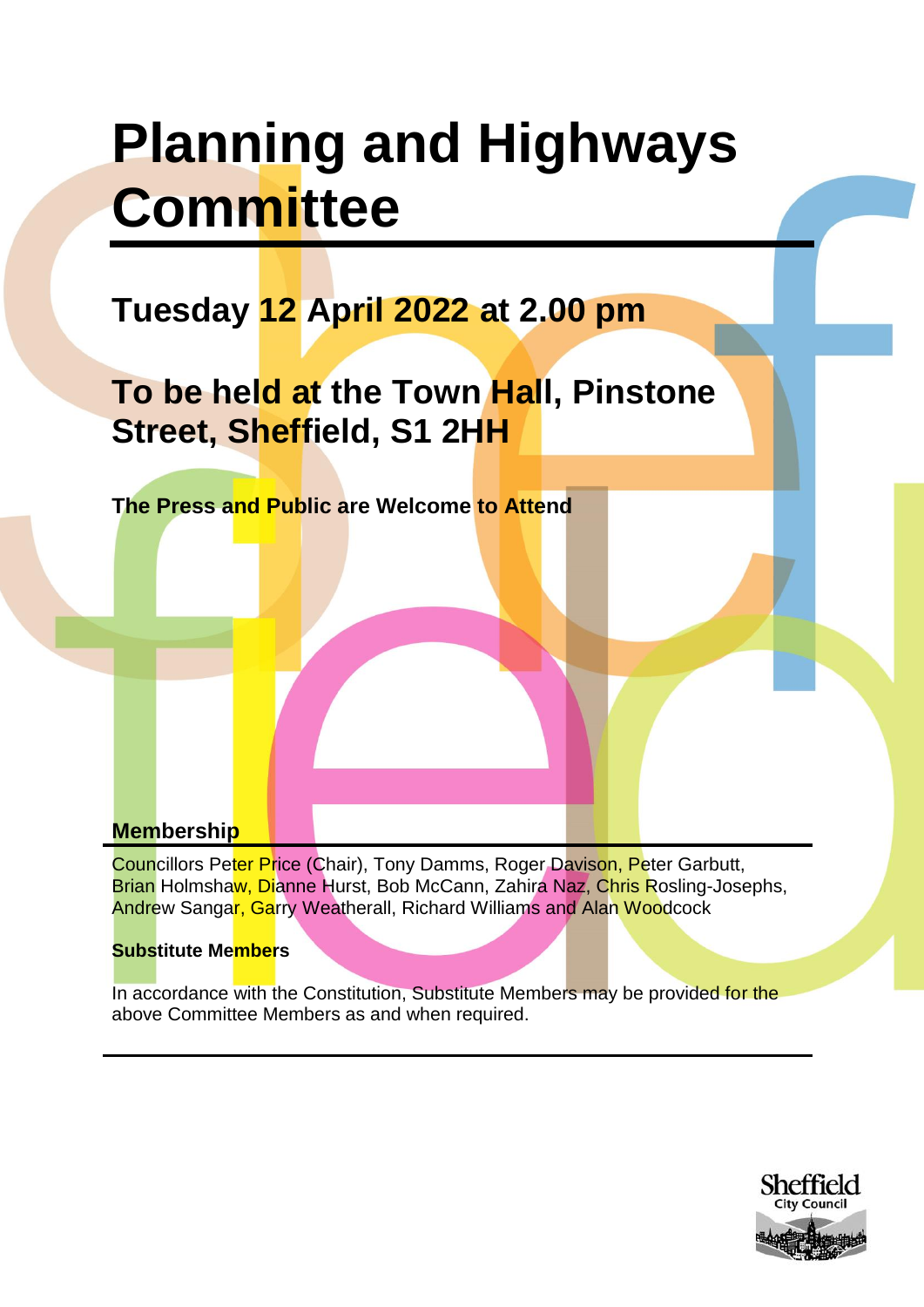# **PUBLIC ACCESS TO THE MEETING**

The Planning and Highways Committee is responsible for planning applications, Tree Preservation Orders, enforcement action and some highway, footpath, road safety and traffic management issues.

A copy of the agenda and reports is available on the Council's website at [www.sheffield.gov.uk.](http://www.sheffield.gov.uk/) You may not be allowed to see some reports because they contain confidential information. These items are usually marked \* on the agenda.

Recording is allowed at Planning and Highways Committee meetings under the direction of the Chair of the meeting. Please see the website or contact Democratic Services for details of the Council's protocol on audio/visual recording and photography at council meetings.

Planning and Highways Committee meetings are normally open to the public but sometimes the Committee may have to discuss an item in private. If this happens, you will be asked to leave. Any private items are normally left until last.

Further information on this or any of the agenda items can be obtained by speaking to Abby Hodgetts on telephone no. 0114 273 5033 or by emailing [abby.hodgetts@sheffield.gov.uk](mailto:abby.hodgetts@sheffield.gov.uk) .

#### **FACILITIES**

There are public toilets available, with wheelchair access, on the ground floor of the Town Hall. Induction loop facilities are available in meeting rooms.

Access for people with mobility difficulties can be obtained through the ramp on the side to the main Town Hall entrance.